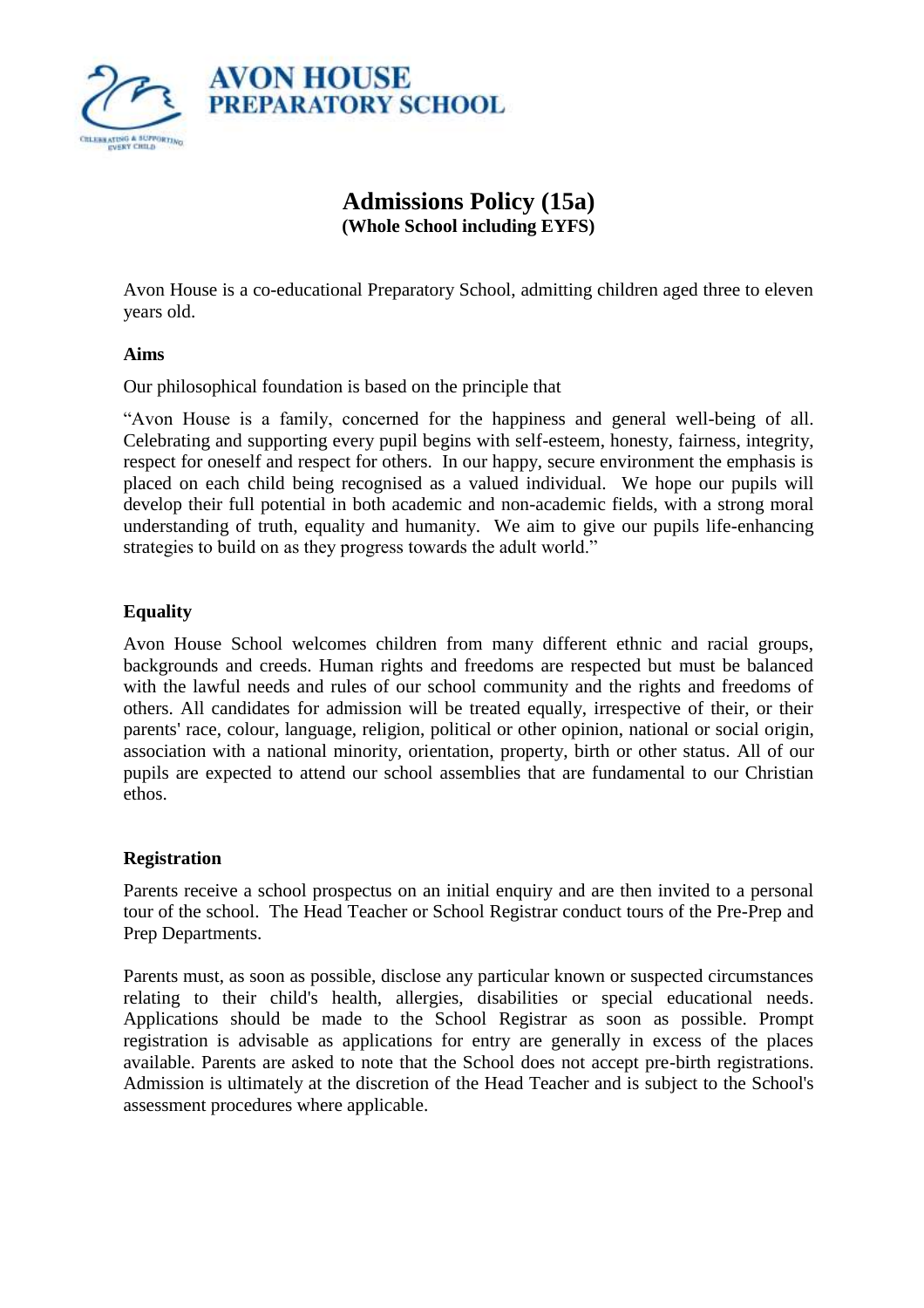

### **Admissions Criteria**

Entry to the School is based on:

- success in the relevant entrance assessments as appropriate;
- a positive confidential reference from the applicant's present school (if applicable);
- commitment to the School's ethos as described in the School's aims.

The School reserves the right to restrict the offer of places to children whom the School feels can benefit from the broad and varied curriculum offered and make a positive contribution to the School community. All candidates must have the legal right to live and study in the UK or, where appropriate, will be sponsored by the School to do so.

## **Prior to Entry**

- All prospective parents must make an appointment to visit the School and meet the Head Teacher. Offers will not be made unless parents have visited the School unless they are an overseas family who are relocating.
- A non-refundable registration fee of £100 is payable when parents return the registration form to the School. A registration form is included in the prospectus.
- Parents are invited to school meetings which may be of interest to registered families prior to their child starting school.
- Registered parents are also welcome to contact the School at any time during the admissions process.

## **Foundation 1 Entry (Nursery) children aged 3 to 4 years**

The school admits approximately 24 pupils each academic year into the Foundation 1 class with a staff to pupil ratio of 1:8. There is great demand for these places and parents are encouraged to register their child at the earliest opportunity. Priority is given to siblings of pupils currently attending the school at the point that the sibling starts attending school. Priority is also given to children of current members of staff. After that, places are allocated on a first come first served basis.

For entry at Foundation 1 confirmation letters are sent out in the Autumn Term prior to the September that the child joins the school. Prior to starting school, the pupil attends several play and stay sessions and, if appropriate, a member of the teaching team may do a home or nursery visit. Parents/guardians are required to share with the School any pre-existing medical conditions or circumstances of note from their formative years.

There is no formal entry test for children entering the School's youngest year group. Pupils are not pre-assessed, but places are offered on the basis that children are physically, socially and emotionally ready to start school. To that end, parents must be able to assure the School that their child can fulfil the basic minimum requirements before their child begins at the School. These are outlined below. Whilst reasonable adjustments may be made (see Special Educational Needs and Disabilities below), in general terms the School retains the right to defer or refuse entry to school where a visit to the nursery or home setting concludes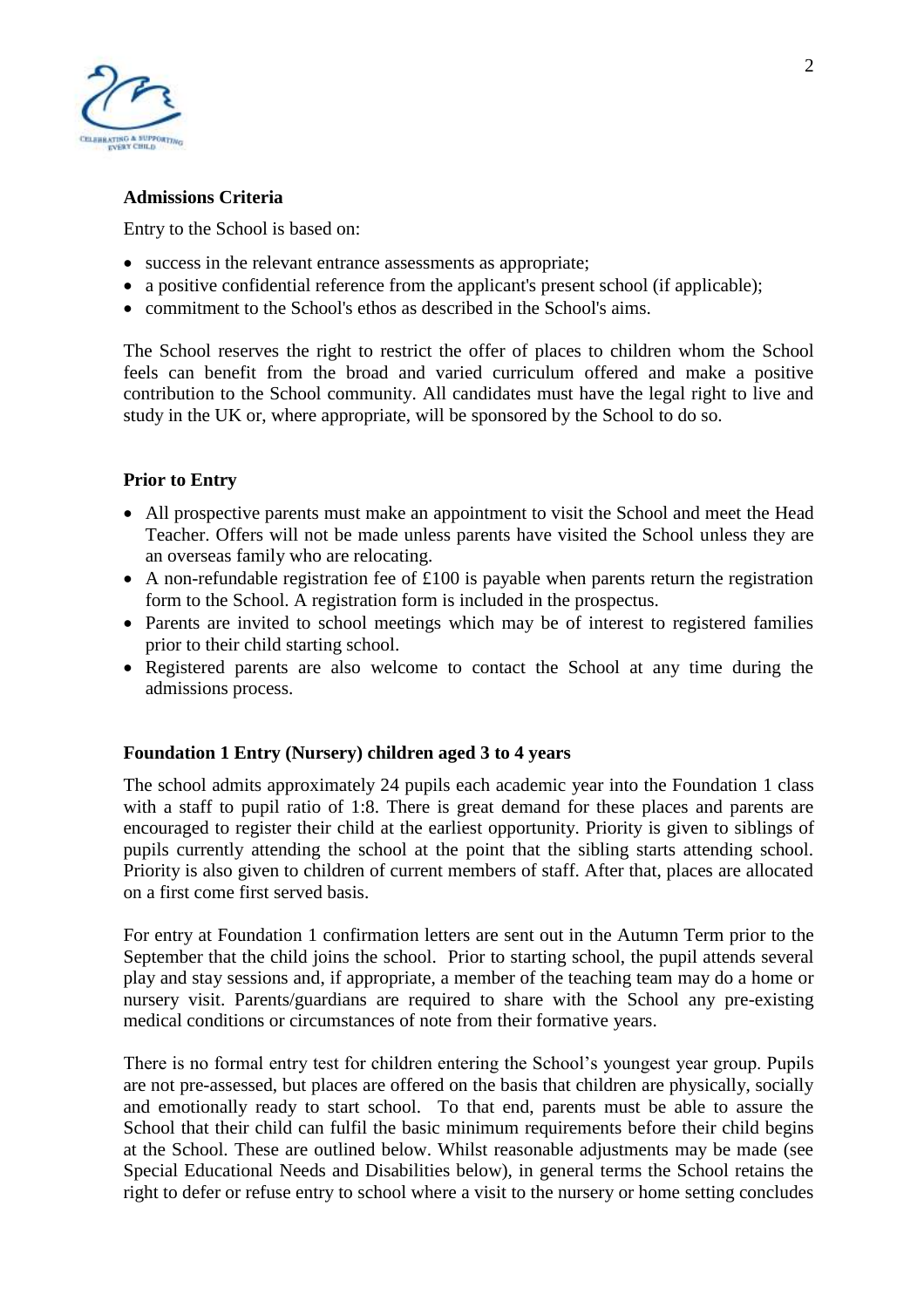

that a child is not ready for school in September. Basic, minimum expectations for Foundation 1 entry are:

- Able to use the toilet and wash/dry their hands independently (children must be out of nappies)
- Able to communicate basic wants and needs through verbal communication
- Able to confidently move around independently without direct assistance of an adult
- Able to listen and respond to instructions
- Able to speak in short sentences by joining several words together
- Able to enjoy playing and interacting with other children
- Able to sit at a table whilst eating and drinking

#### **Foundation 2 Entry (Reception) children aged 4 to 5 years**

From Foundation 2, classes are in two form entry with approximately 20 children per class with a Teacher and Teaching Assistant. Pupils will be invited to attend a family interview and Preparation for School session which is age-appropriate and designed to identify pupils who are able to benefit from our balanced and well-rounded curriculum and who will make a positive contribution towards the life of the school, including positive social interaction with their peers. Children coming into this year group will be expected to integrate successfully with the current cohort of that particular class, academically, socially and demonstrating excellent behaviour. Places are confirmed on the basis that children are physically, socially and emotionally ready to start school.

#### **Entry to Prep Department from Year 3 children aged 7+**

Entry at this stage is by selective process. To gain entry a child must satisfy the assessment criteria showing the potential to be able to cope with the School's academic curriculum. In addition to reaching the required standard in these assessments a child must receive a satisfactory reference from their current school if applicable.

Children who are offered a place for September entry will be invited to attend an induction morning in the summer term.

The School offers four academic scholarships for children entering the School at Year 3 or for existing pupils; information is available on the School website.

#### **Entry to other year groups**

Occasionally places may become available if children leave the School. Individual arrangements should be made with the School Registrar in relation to mid-year admissions. Prospective pupils from KS1 upwards are invited to spend a day with us. This gives us the opportunity to observe them and a short assessment of strengths and weaknesses and levels of attainment is taken by our assessment staff. The Head Teacher will, with parental consent, contact the child's current school in line with our Admissions Procedures. An additional visit to school or home may be required so staff can ensure that they can cater for the child's needs.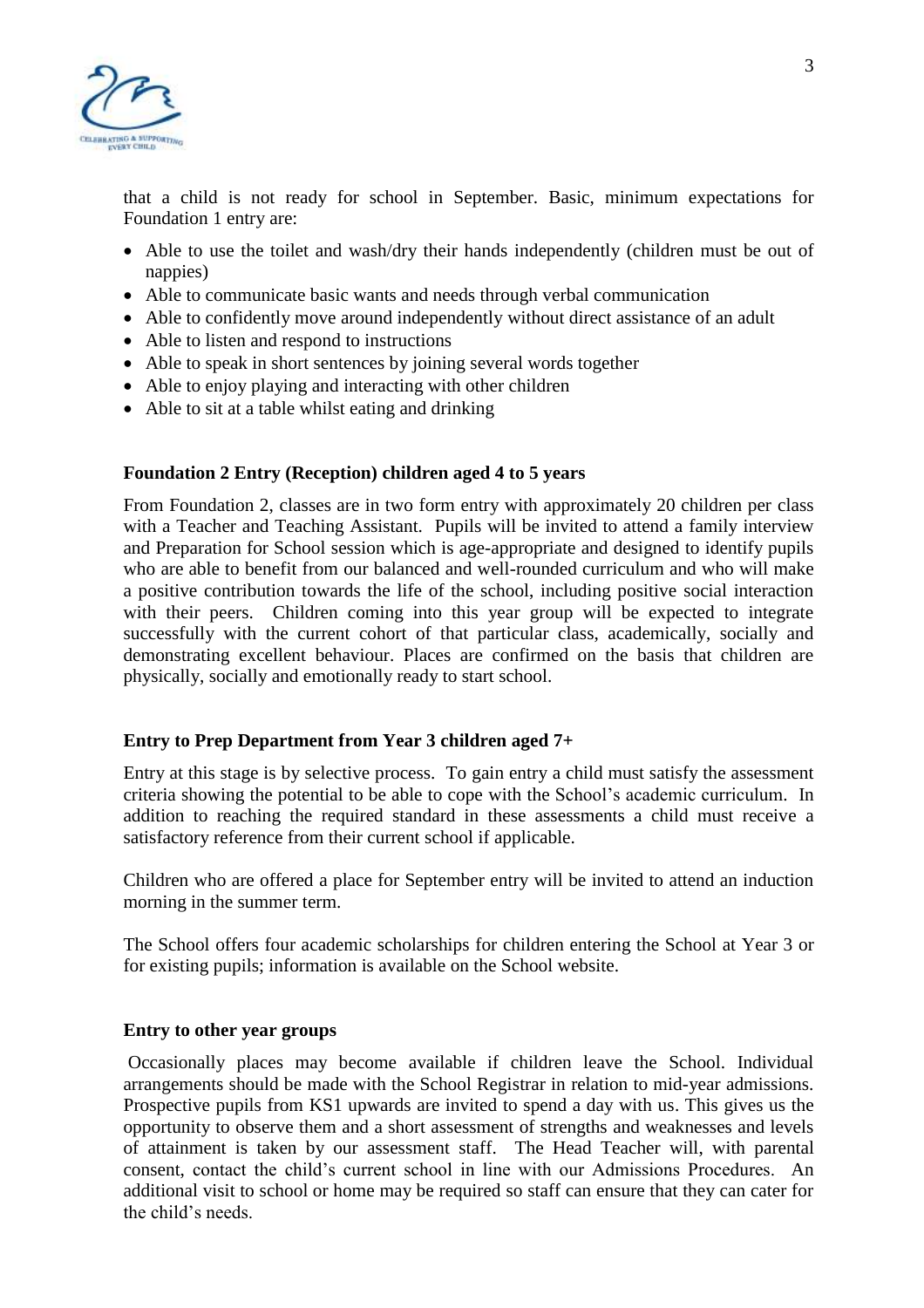

The decision to defer or refuse entry to the School rests with the Head Teacher. The Head Teacher's decision is final. There is no appeals process.

### **Special Educational Needs and Disability**

Although the School currently has limited facilities for the disabled due to the nature of the buildings and site, the School will do all that is reasonable to comply with its legal and moral responsibilities under the Special Educational Needs and Disability Act 2001 in order to accommodate the needs of children who have disabilities and/or special educational needs for which the School can cater, with reasonable adjustments. The School's Accessibility Policy is available on the School website.

If a child has any special educational needs or disability, the parents/guardians should provide the School with full written details at registration or subsequently before accepting the offer of a place. The School requires this information so that, in the case of a child with particular needs, the School can assess those needs and consult with parents/guardians about the reasonable adjustments that can be made to cater adequately for the child's needs both during the application process and if an offer of a place is made.

If special educational needs or a disability become apparent after admission, the School will consult with parents about reasonable adjustments and support that can be made to allow the child to continue at the School.

#### **Child's Age**

Very occasionally the School may offer places to pupils one year ahead or behind their standard year group if we consider, in our professional judgement, that this would be in the best interests of the pupil and the school.

#### **Scholarships**

Four 25% academic scholarships may be awarded as a result of the 7+ examination and interview process. Musical talent is also recognised as part of the scholarship process.

#### **Acceptance of an Offer**

If a place is offered, to confirm the acceptance of the place, parents are asked to complete the Entry Acceptance Form and return it with a deposit of £400 to secure the child's place. £200 of this deposit is refunded provided the child remains at the School and until the end of Year 6.

Parents of children who are registered to join the Early Years Foundation Stage are invited to several informal sessions in the year prior to their child joining the school. These sessions are for both parents and prospective pupils and offer the opportunity for the family to see the classroom and meet members of staff and other families in the same year group.